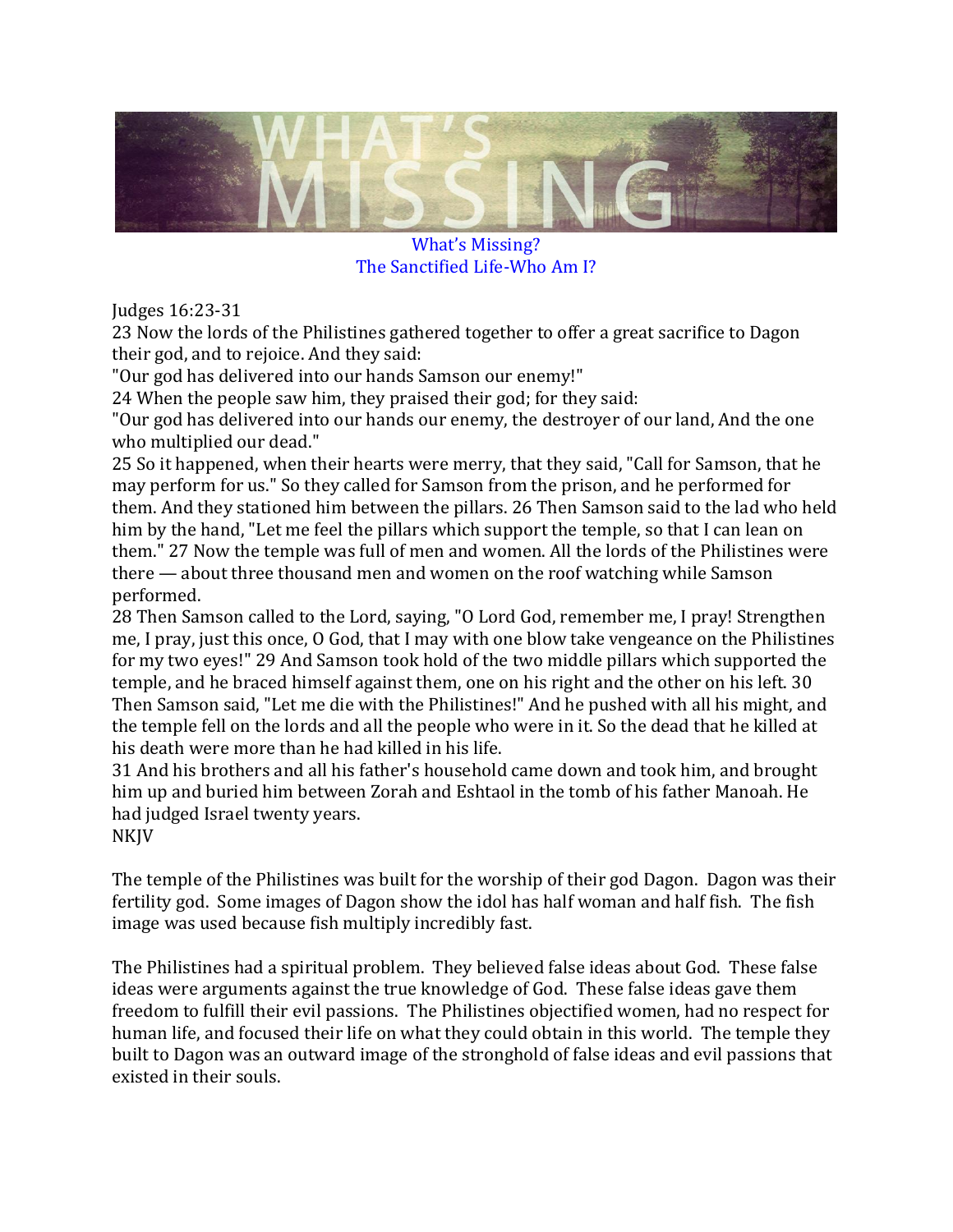It cost Samson His life but he pulled down this temple of false ideas with the power of God. It resulted in the deaths of thousands of the Philistines.

We are all born into sin and are like the Philistines. We believe false ideas about God. These false ideas are our arguments against the true knowledge of God. These false ideas give us freedom to fulfill our evil passions-lust, bitterness, and greed. We build outward images of the stronghold of false ideas and evil passions that exist in our souls.

Just as Samson was sent into the Philistine world, Jesus was sent into our world.

Just as it cost Samson his life to pull down the false ideas of the Philistines, it cost Jesus His life to pull down the false ideas we have about God.

Just as the Philistines died for receiving Samson, we die if we receive Jesus.

Samson was buried and stayed in the grave and so did the Philistines who died with Him.

Jesus was raised from the dead and gives a new life to all who died with Him.

If we have received Jesus, we died with Him. If we have received Jesus, we were raised with Him.

We experience that death and the new life that follows retroactively when we receive Jesus as our personal savior and Lord and the Holy Spirit comes to dwell within us.

## So what's missing that is causing so many who profess Christ to live like they are still uncircumcised Philistines still controlled by their evil passions and false ideas?

Samson was sanctified by God but Samson did not sanctify himself for God.

Samson did not want to be who God had planned for him to be. There were things that he wanted that did not fit into God's plans for Him. Samson did not want the life that God had for him. He did not want to honor his parents. He did not want to give up immorality. He did not want to give up his association with the Philistines. He did not want to be the leader of Israel. Samson the saint was satisfied with being the Samson the sinner.

Like Samson, if we are in Christ we have been sanctified by God. And like Samson, we can still choose whether or not we will sanctify ourselves for God.

The apostle Paul says it like this.

Eph. 4:17-24

17 This I say, therefore, and testify in the Lord, that you should no longer walk as the rest of the Gentiles walk, in the futility of their mind, 18 having their understanding darkened, being alienated from the life of God, because of the ignorance that is in them, because of the blindness of their heart; 19 who, being past feeling, have given themselves over to lewdness, to work all uncleanness with greediness.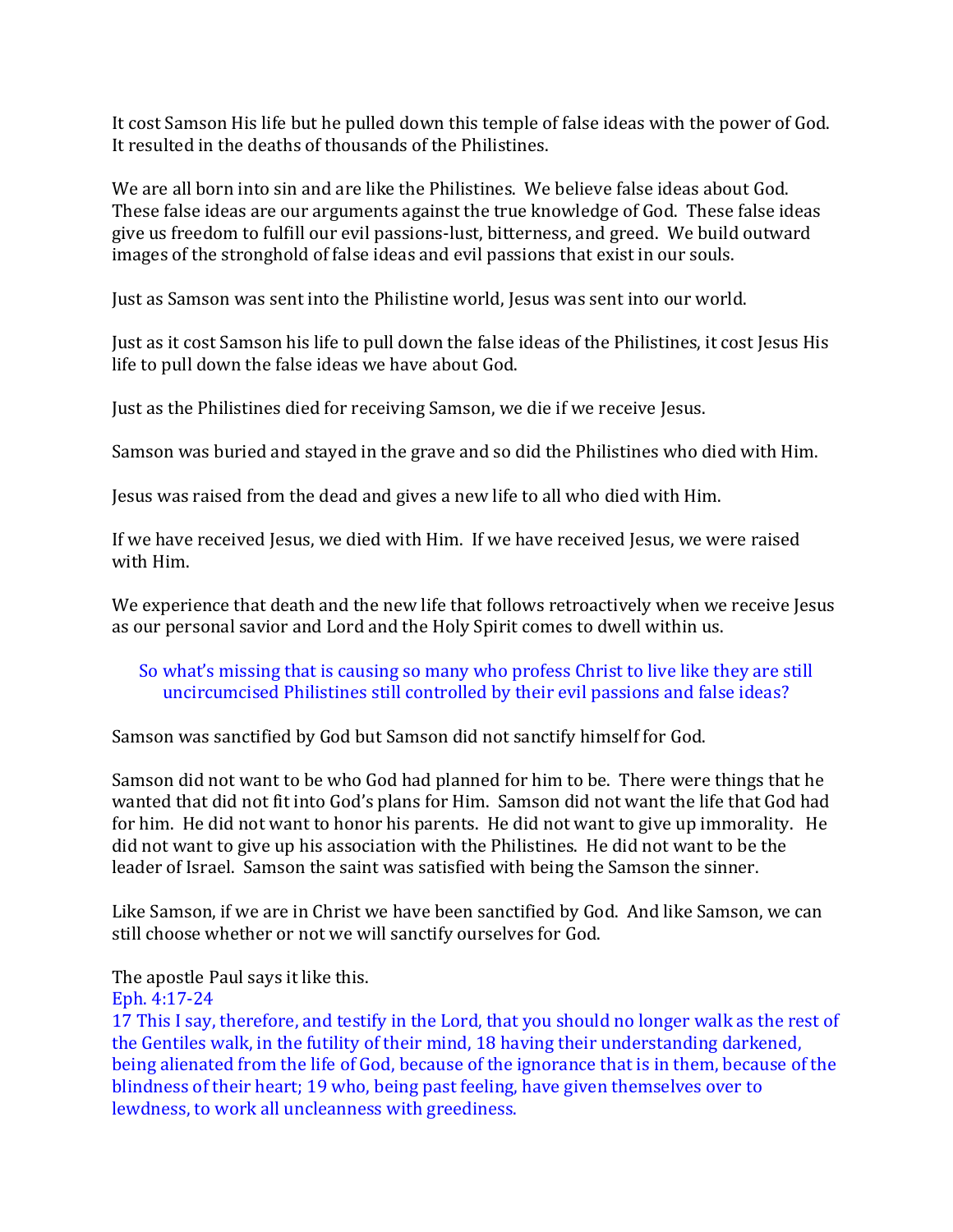20 But you have not so learned Christ, 21 if indeed you have heard Him and have been taught by Him, as the truth is in Jesus: 22 that you put off, concerning your former conduct, the old man which grows corrupt according to the deceitful lusts, 23 and be renewed in the spirit of your mind, 24 and that you put on the new man which was created according to God, in true righteousness and holiness. NKJV

We can put on the new man who is like Christ in true righteousness and holiness.

Or we can continue put on the old man who grows corrupt according to deceitful lusts.

What has to happen in us so that we will choose to put on the new man?

## We must hate the old man

Addiction therapists call this coming to the end of yourself. They also call it hitting rock bottom. To an addict it means coming to a place that you never want to be the drunk man again.



**Matthew Brian Bush** (born February 8, 1986) is an American [professional](https://en.wikipedia.org/wiki/Professional_baseball)  [baseball](https://en.wikipedia.org/wiki/Professional_baseball) [pitcher](https://en.wikipedia.org/wiki/Pitcher) for the [Texas Rangers](https://en.wikipedia.org/wiki/Texas_Rangers_(baseball)) of [Major League Baseball](https://en.wikipedia.org/wiki/Major_League_Baseball) (MLB). He was drafted by the [San Diego Padres](https://en.wikipedia.org/wiki/San_Diego_Padres) with the [first overall draft pick](https://en.wikipedia.org/wiki/List_of_first_overall_Major_League_Baseball_draft_picks) in the [2004 Major League Baseball](https://en.wikipedia.org/wiki/2004_Major_League_Baseball_draft)  [draft.](https://en.wikipedia.org/wiki/2004_Major_League_Baseball_draft)

Due to numerous personal and legal problems, Bush had only played as high as [Double-A,](https://en.wikipedia.org/wiki/Double-A_(baseball)) two steps below the Major League level, prior to his debut on May 13, 2016. He was traded by the Padres to the [Toronto Blue Jays](https://en.wikipedia.org/wiki/Toronto_Blue_Jays) in 2009, but was released by the Blue Jays without ever playing. He then played for the Rays organization before being released in 2012 after a drunk driving incident. He pleaded [no contest](https://en.wikipedia.org/wiki/Nolo_contendere) to charges related to that incident in December 2012, and was sentenced to 51 months in state prison. He served 39 months, and signed with the Rangers after his release from prison. Matt Bush was called up to the major leagues this week to pitch for the Texas Rangers.

Listen to what he said.

"I'm not the same person when I drink. I tend to make horrible choices. I don't want to be that person ever again. I like myself today being sober. I feel like I'm living a dream and I don't ever want this to stop." Matt Bush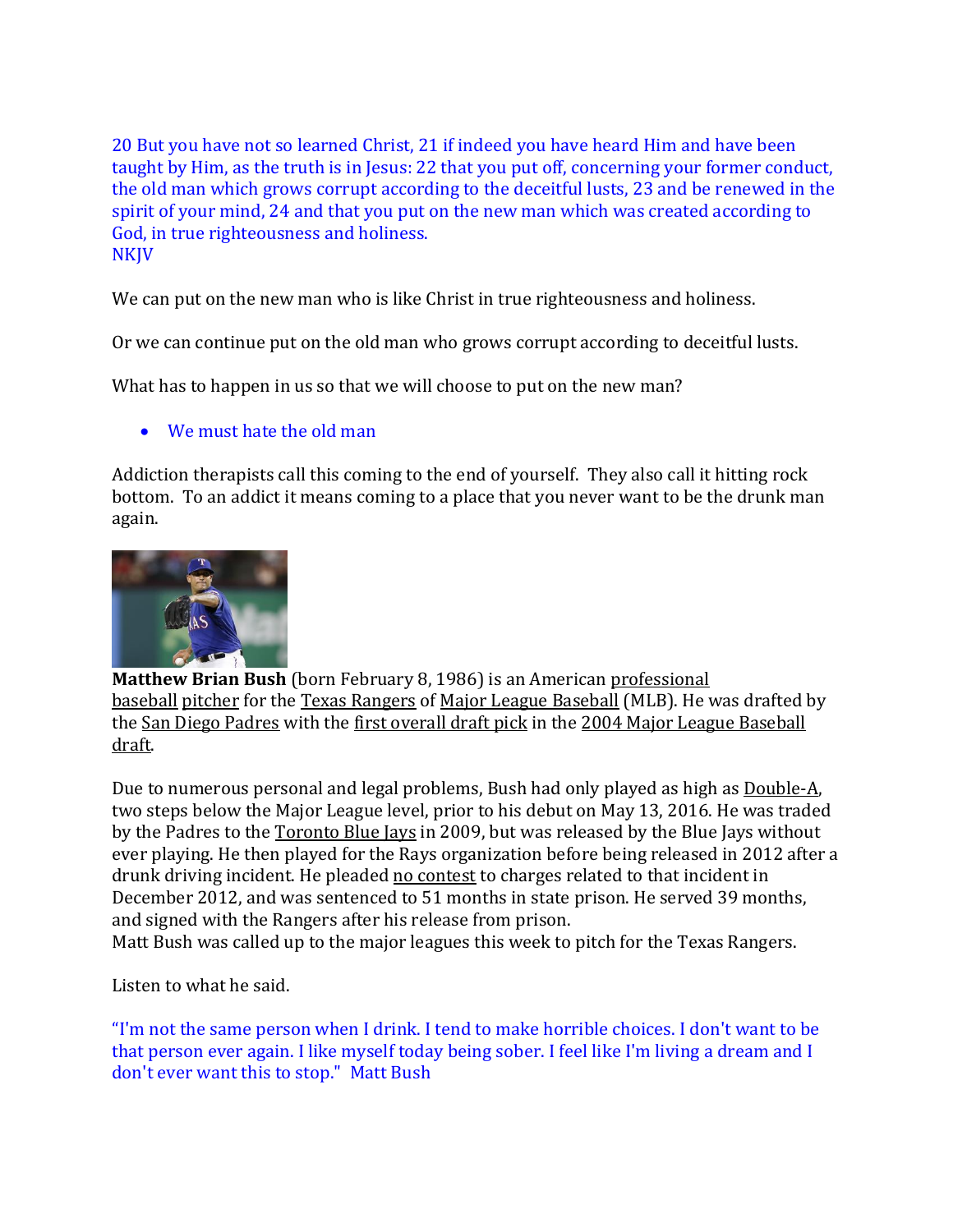What Matt Bush says has happened to him must happen to each one of us who have been sanctified by God through Christ. The way He feels about being the drunk Matt Bush, we must feel about being the old man.

We must hate the old man.

1. This hatred for the old man happens to some people in the church before they receive Jesus.

2. This hatred for the old man happens to some people after they receive Jesus. Developing a hatred for the old man is a very painful process for most people.

3. This hatred for the old man never happens to some people after they receive Jesus.

We will not be sincere about putting on the new man unless we come to the end of our self or hit rock bottom and be able to say this with all sincerity.

"I don't want to the old man ever again. I want to be the new man that I am in Christ."

We must love the new man

When you have been the old man your whole life, it is not easy being comfortable with your new life. There can be a period of adjustment as you put off things that you are used to and put on things that you are not used to. You can feel like you are a fraud. You can feel like you don't belong. Addiction therapists call this adjustment becoming comfortable in your own skin as a sober person.

As you make this adjustment to loving your new man, it is important that you know this truth.

Gal. 2:20

20 I have been crucified with Christ; it is no longer I who live, but Christ lives in me; and the life which I now live in the flesh I live by faith in the Son of God, who loved me and gave Himself for me. **NKJV** 

When Christ died, you died with Him. When Christ was raised you were raised with Him.

You put on the new man by faith that you are the new man. There is much to learn about the new man and learning takes work.

But you must never forget that what you are learning about the new man in Christ is who you already are in Christ!

Invitation Will you receive Jesus?